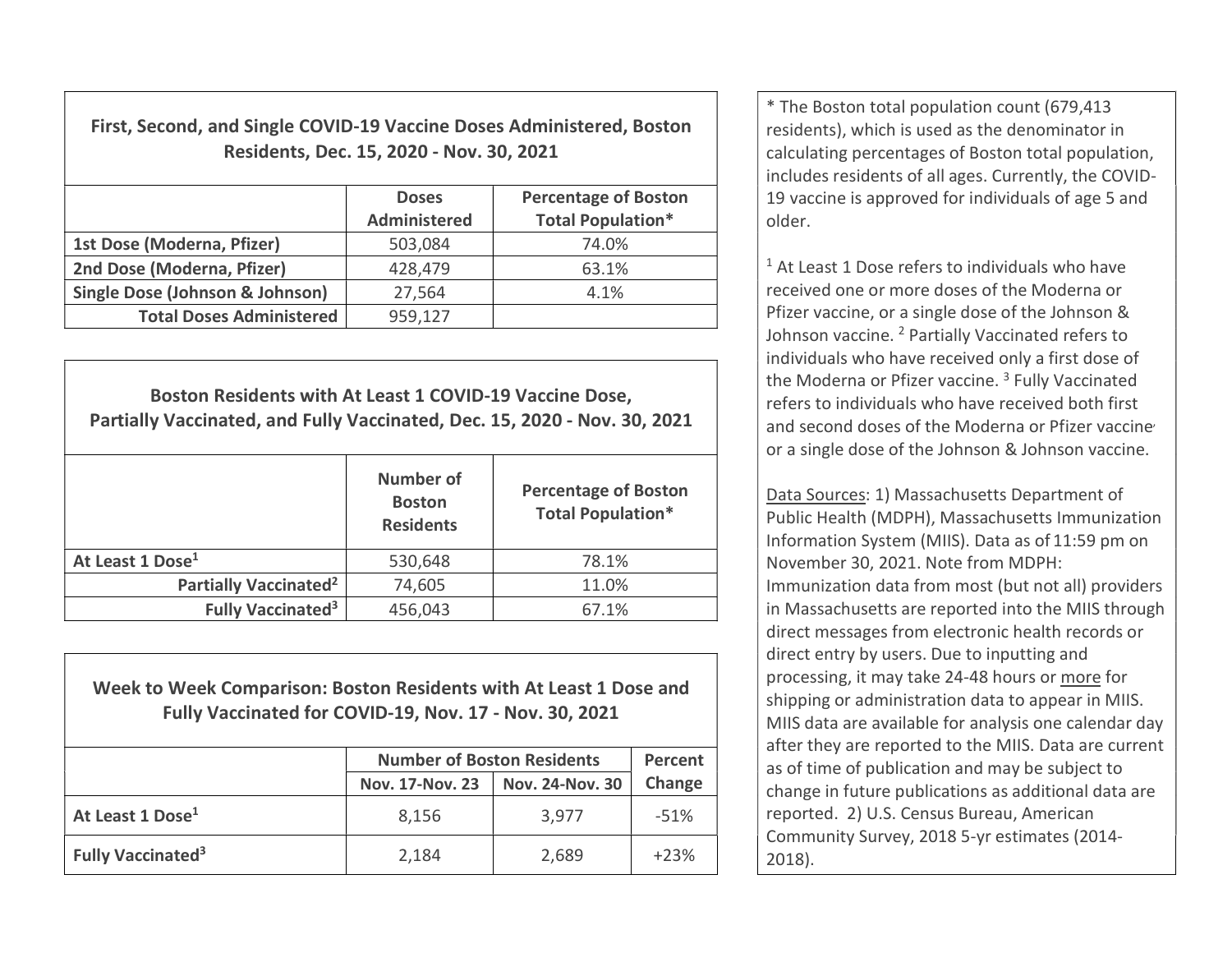

\* Total number of individuals receiving their initial dose in the 10-week period.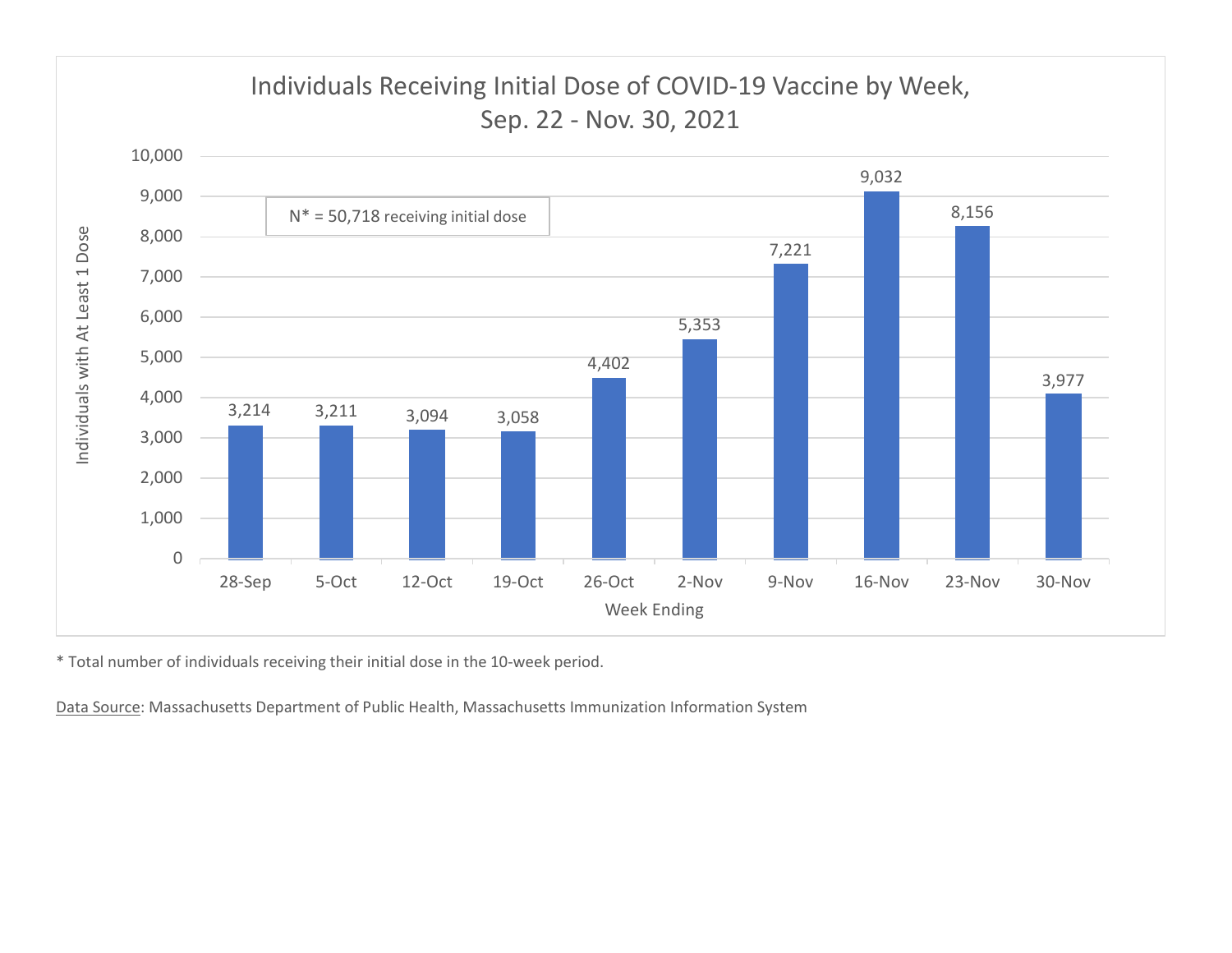

\* Total number of individuals receiving their final dose in the 10-week period.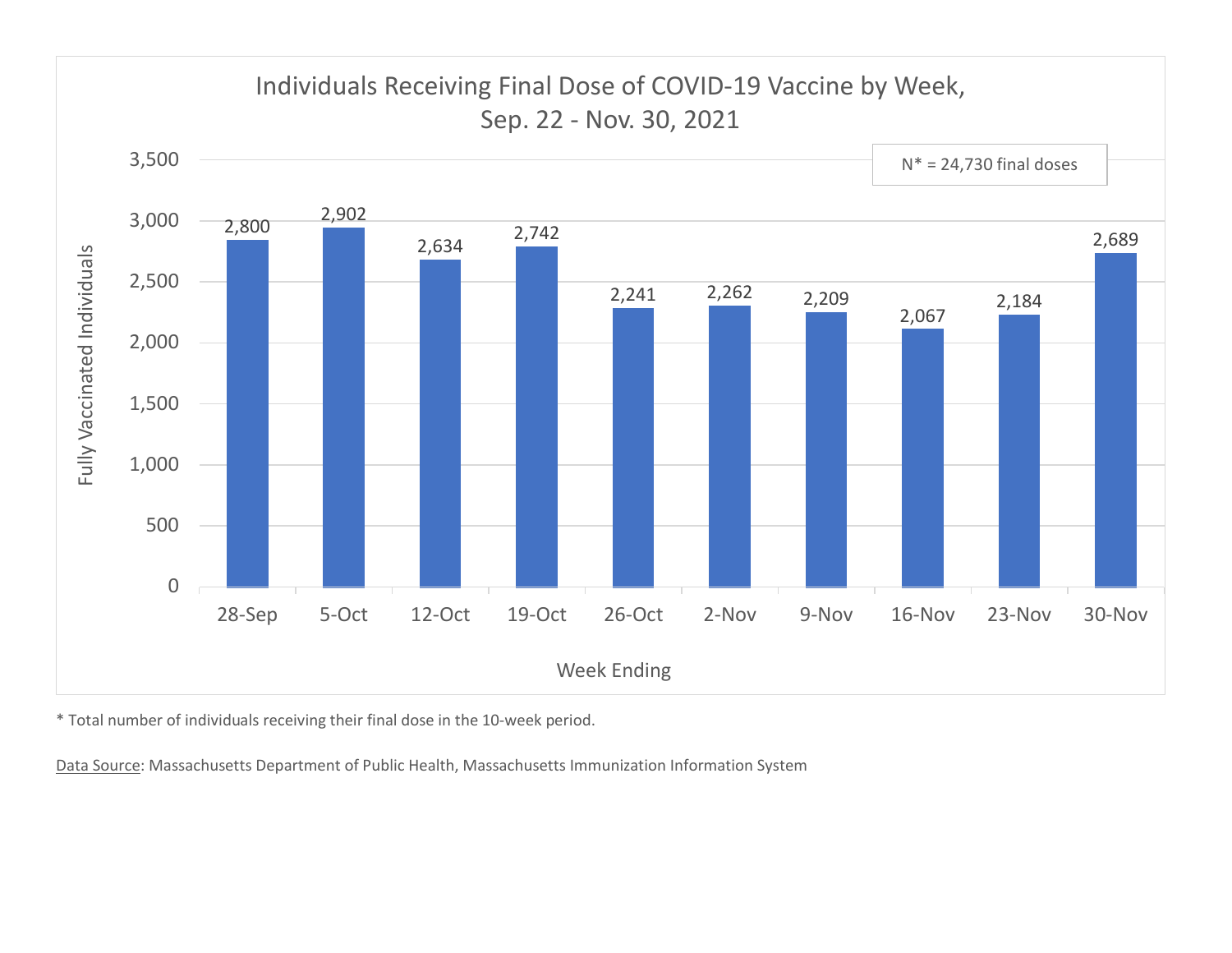

\* Varies from Total N of Individuals with At Least 1 Dose (530,648) due to missing age data for 6 individuals.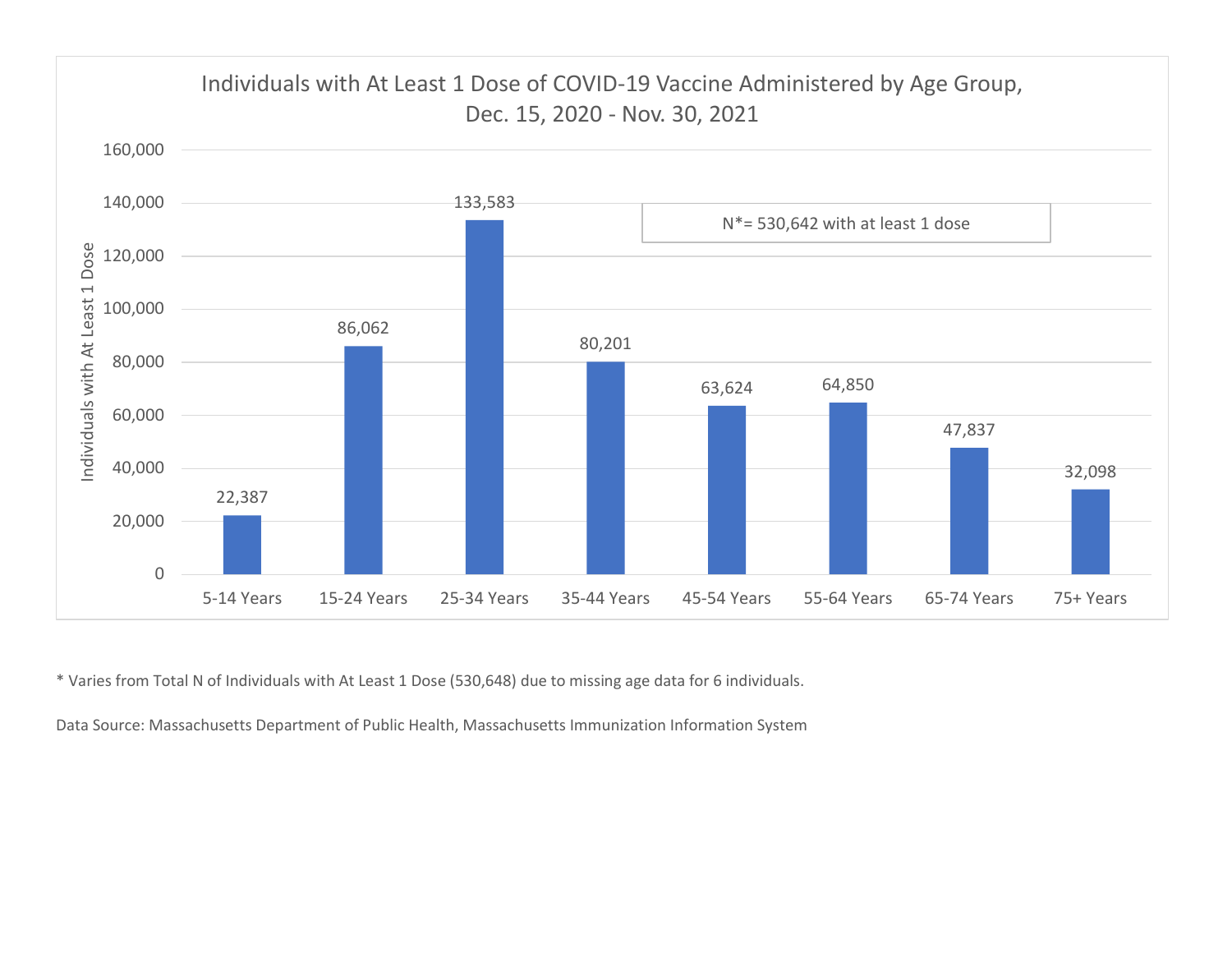

\* Varies from Total N of Individuals with At Least 1 Dose (530,648) due to missing age data for 6 individuals.

In accordance with CDC practices, BPHC has capped the percent of population coverage metrics at 99.9%. These metrics could be greater than 99.9% for multiple reasons, including census denominator data not including all individuals that currently reside in the county (e.g., part time residents) or potential data reporting errors. Estimates may change as new data are made available.

Percentage of overall Boston population with at least 1 dose = 78.1%.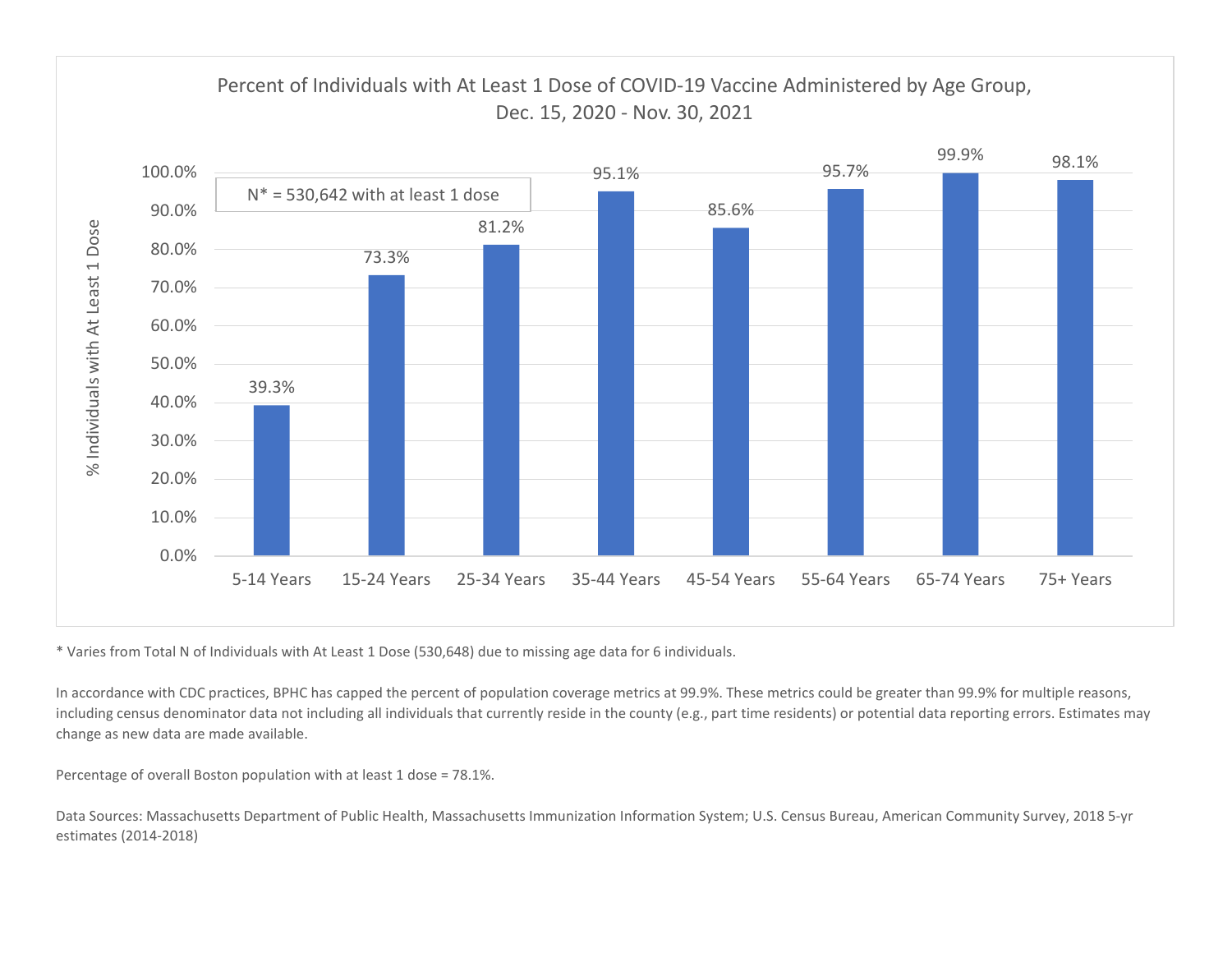

\* Varies from Total N of Fully Vaccinated Individuals (456,043) due to missing age data for 4 individuals.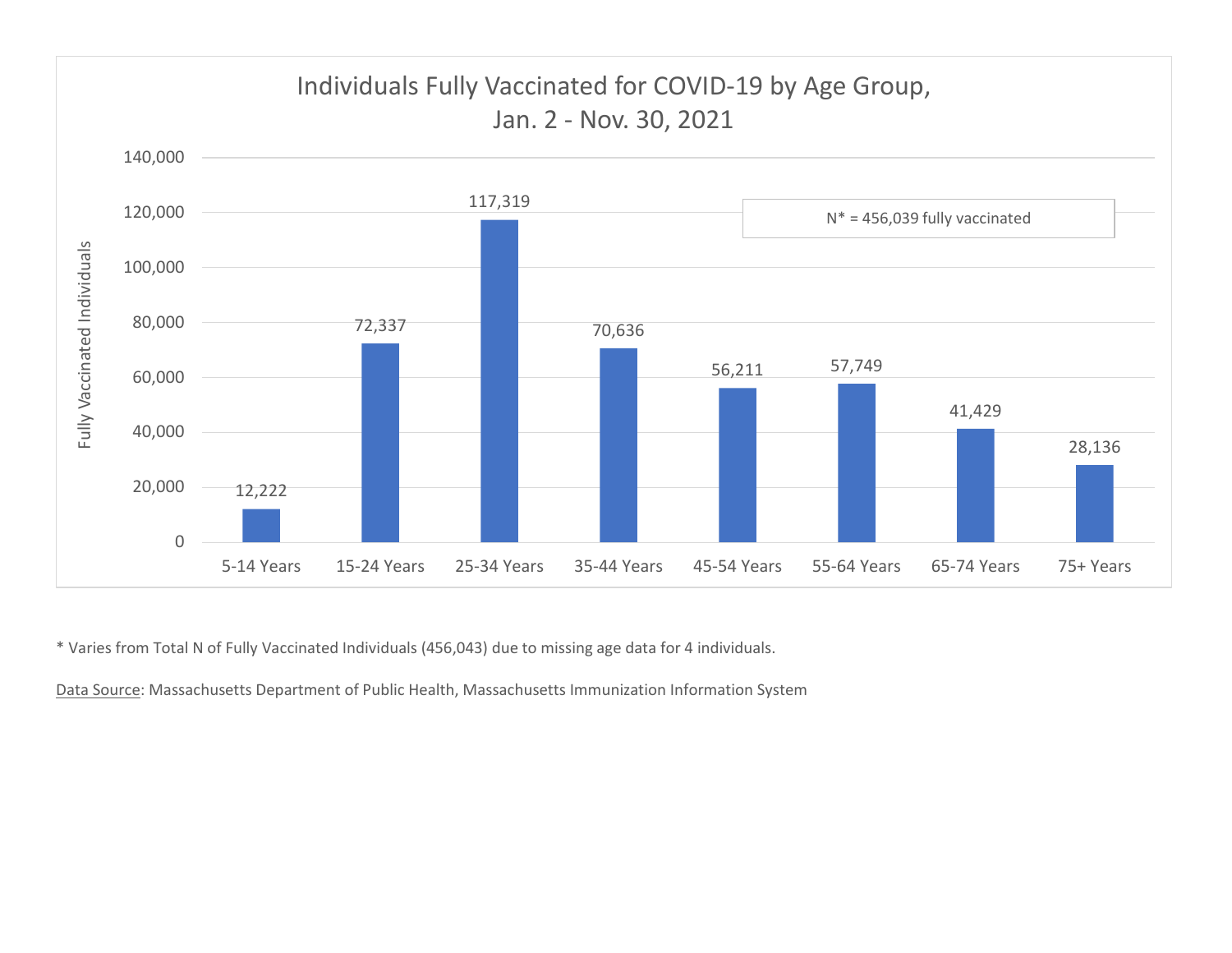

\* Varies from Total N of Fully Vaccinated Individuals (456,043) due to missing age data for 4 individuals.

Percentage of overall Boston population fully vaccinated = 67.1%.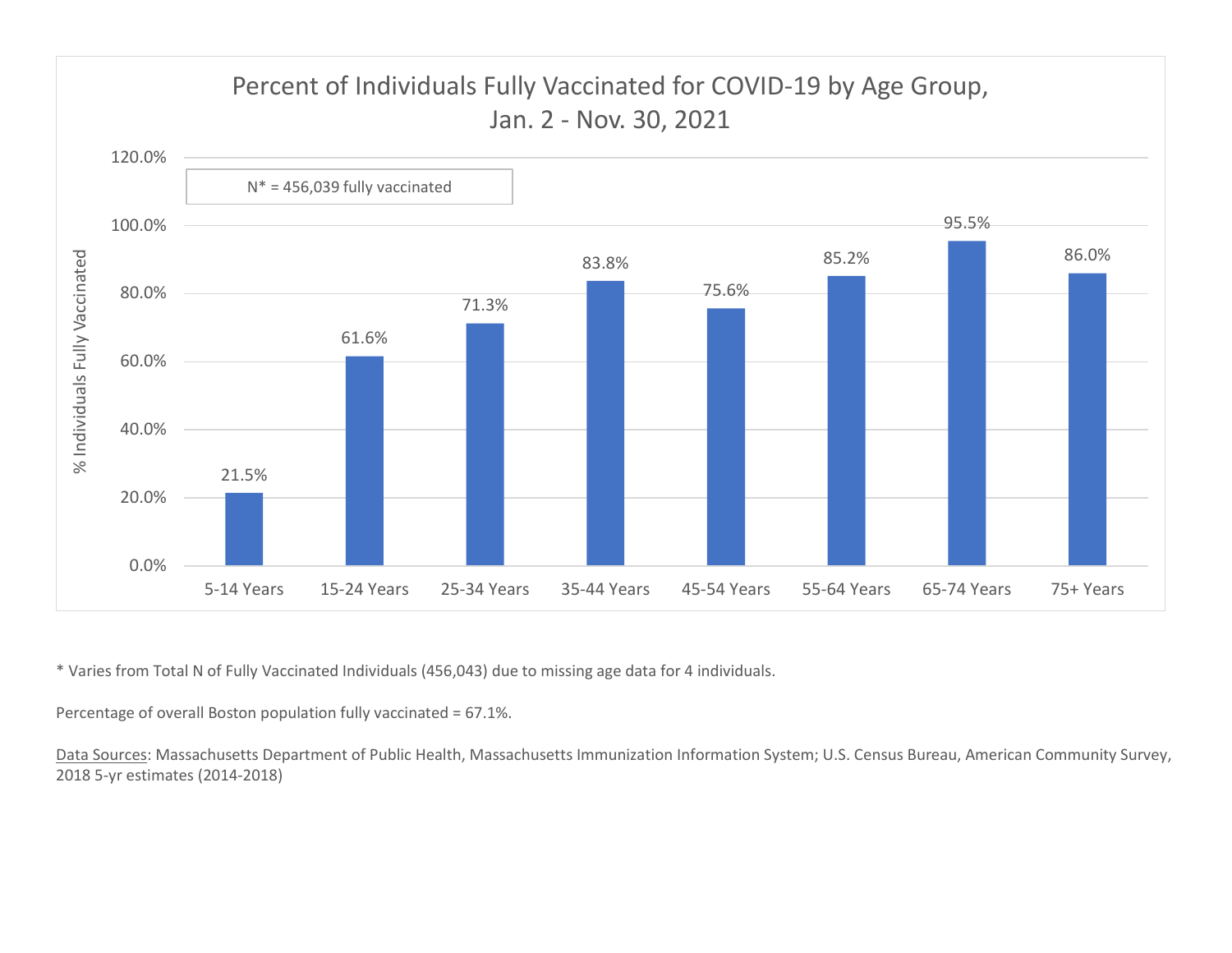## Individuals with At Least 1 Dose of COVID-19 Vaccine Administered by



Asian/PI = Asian, Native Hawaiian, and Pacific Islander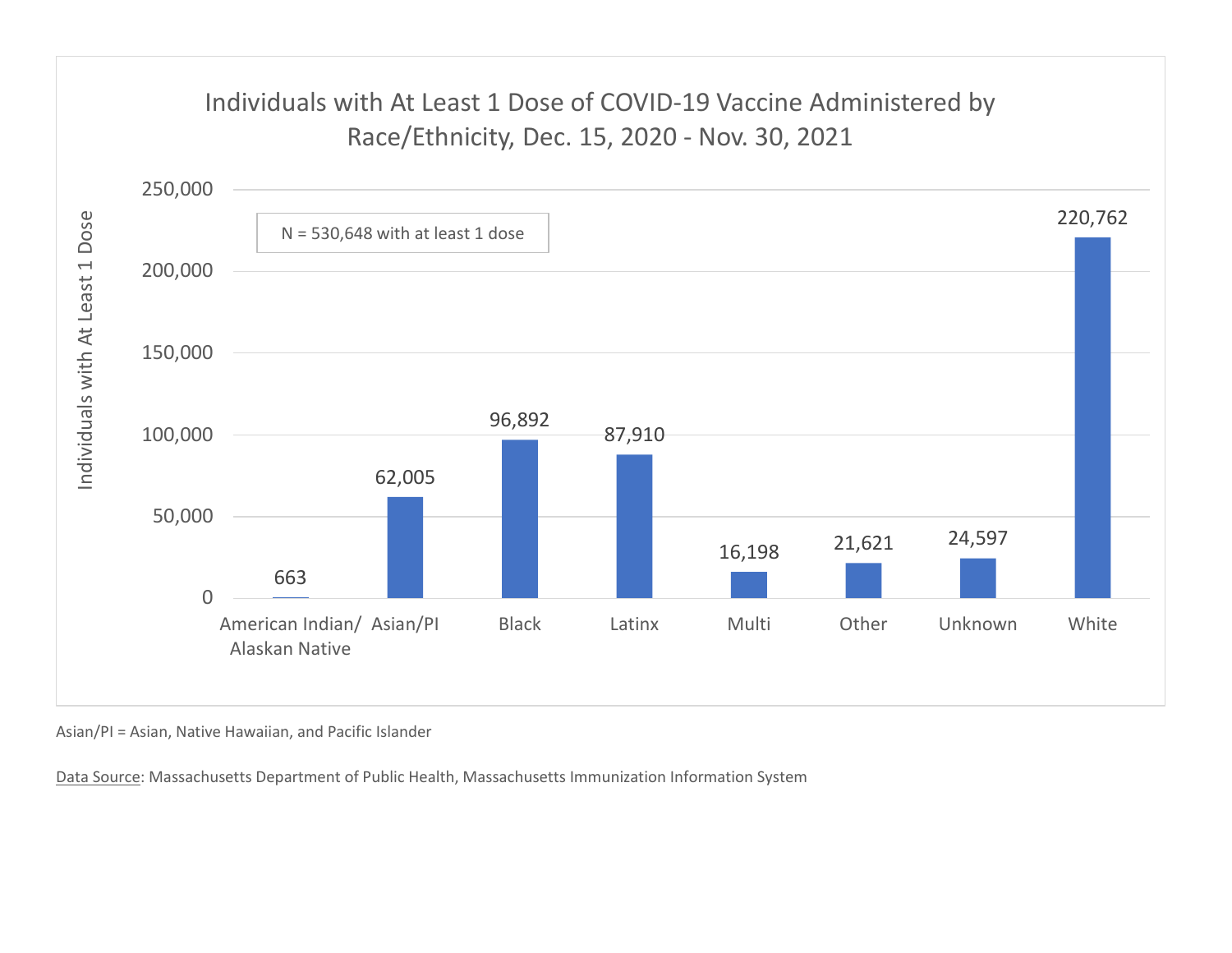

Asian/PI = Asian, Native Hawaiian, and Pacific Islander

\* Varies from Total N of Individuals with At Least 1 Dose (530,648) because data for residents who identify as Multiracial, Other, or Unknown are not included in this chart due to lack of comparable population data.

Percentage of overall Boston population with at least 1 dose = 78.1%.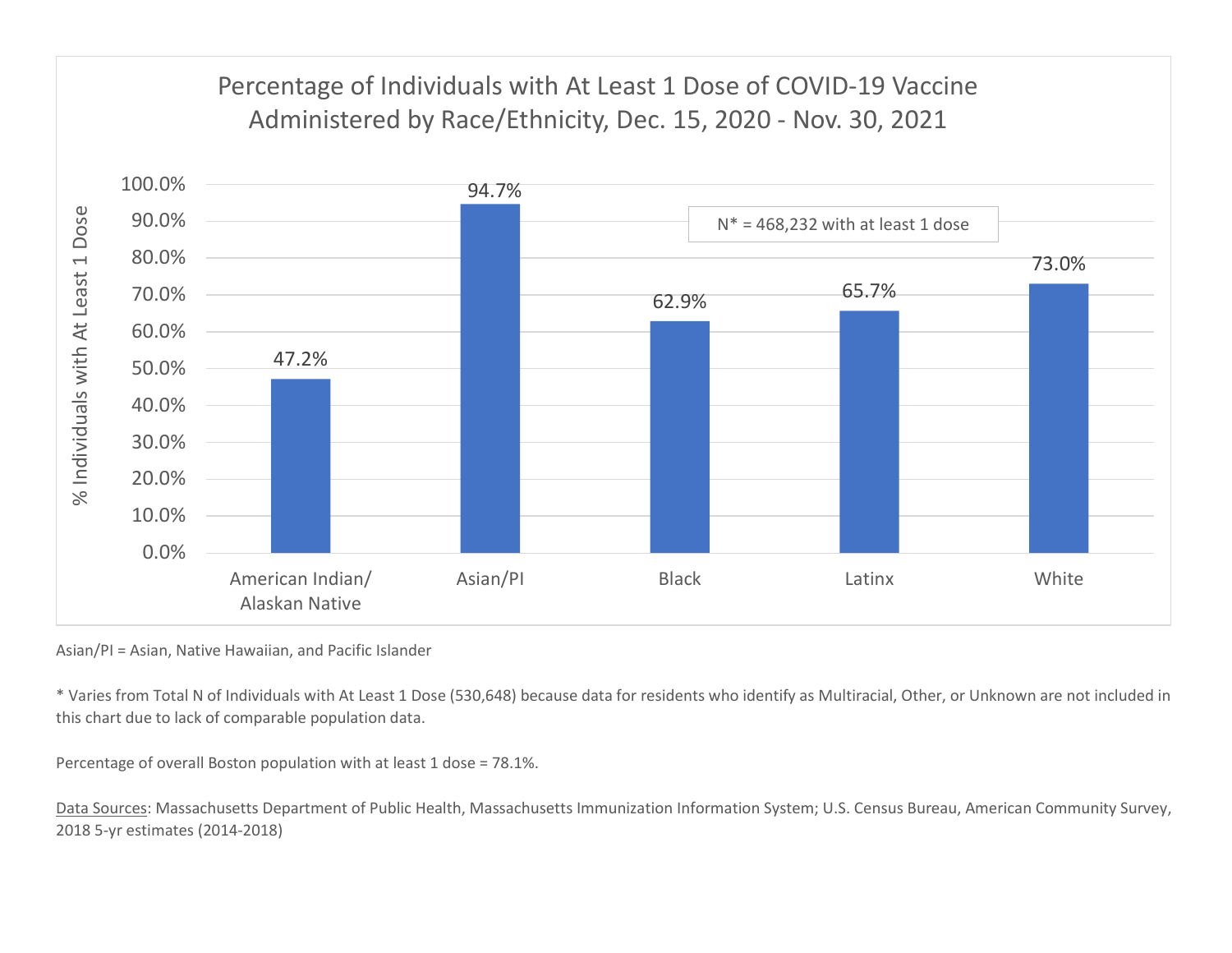

Asian/PI = Asian, Native Hawaiian, and Pacific Islander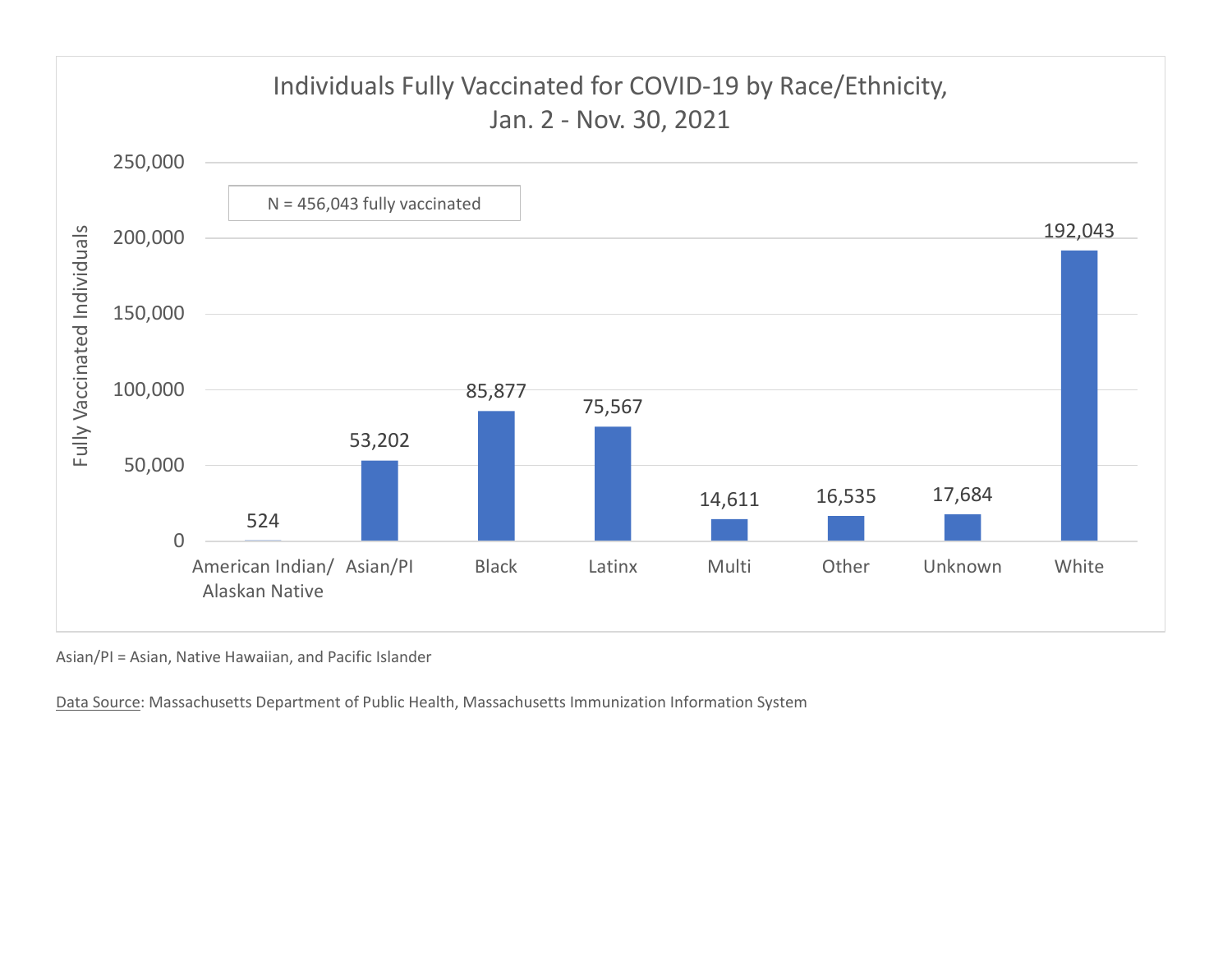

Asian/PI = Asian, Native Hawaiian, and Pacific Islander

\* Varies from Total N of Fully Vaccinated Individuals (456,043) because data for residents who identify as Multiracial, Other, or Unknown are not included in this chart due to lack of comparable population data.

Percentage of overall Boston population fully vaccinated = 67.1%.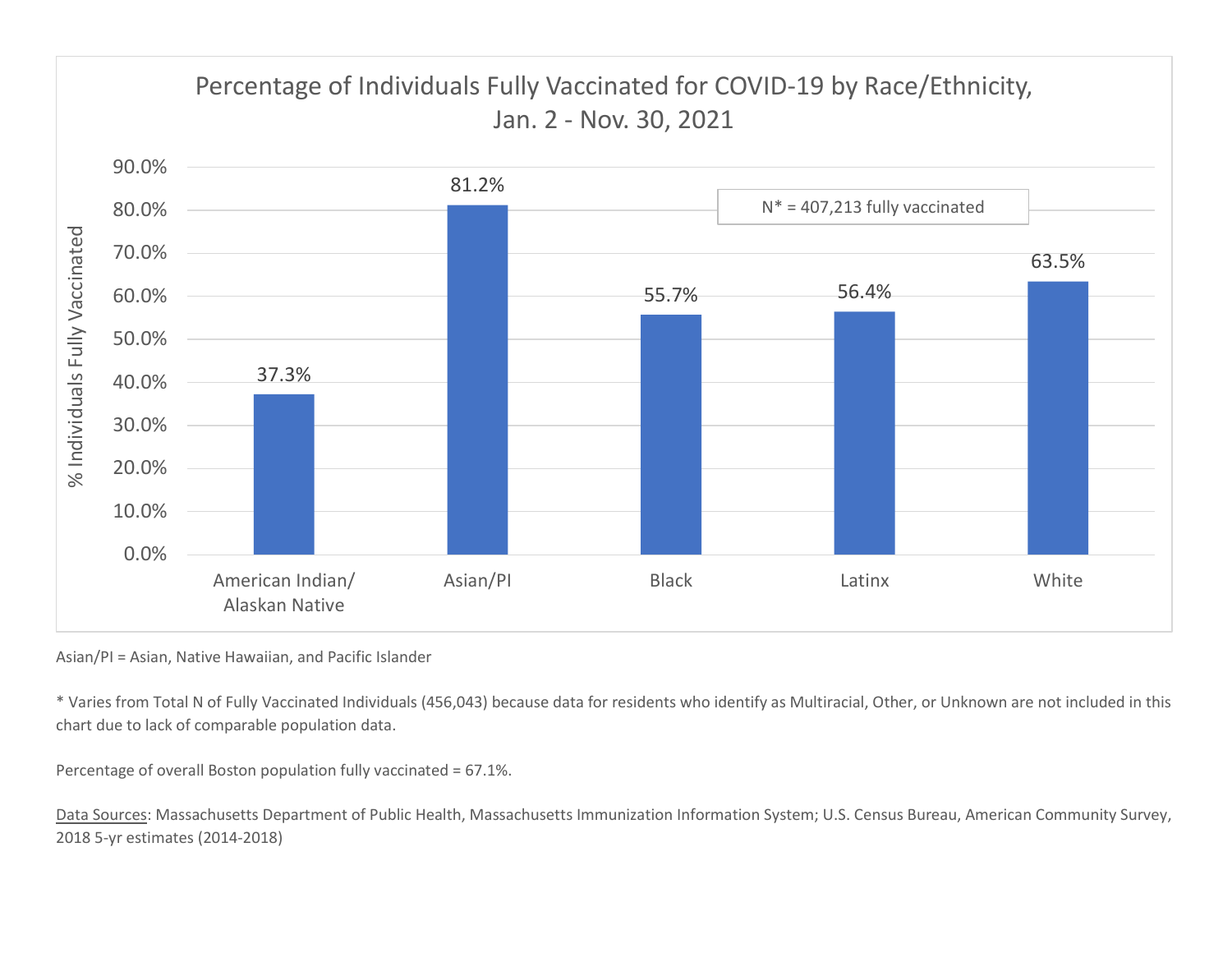

BB/BH/DT/NE/WE = Back Bay/Beacon Hill/Downtown/North End/West End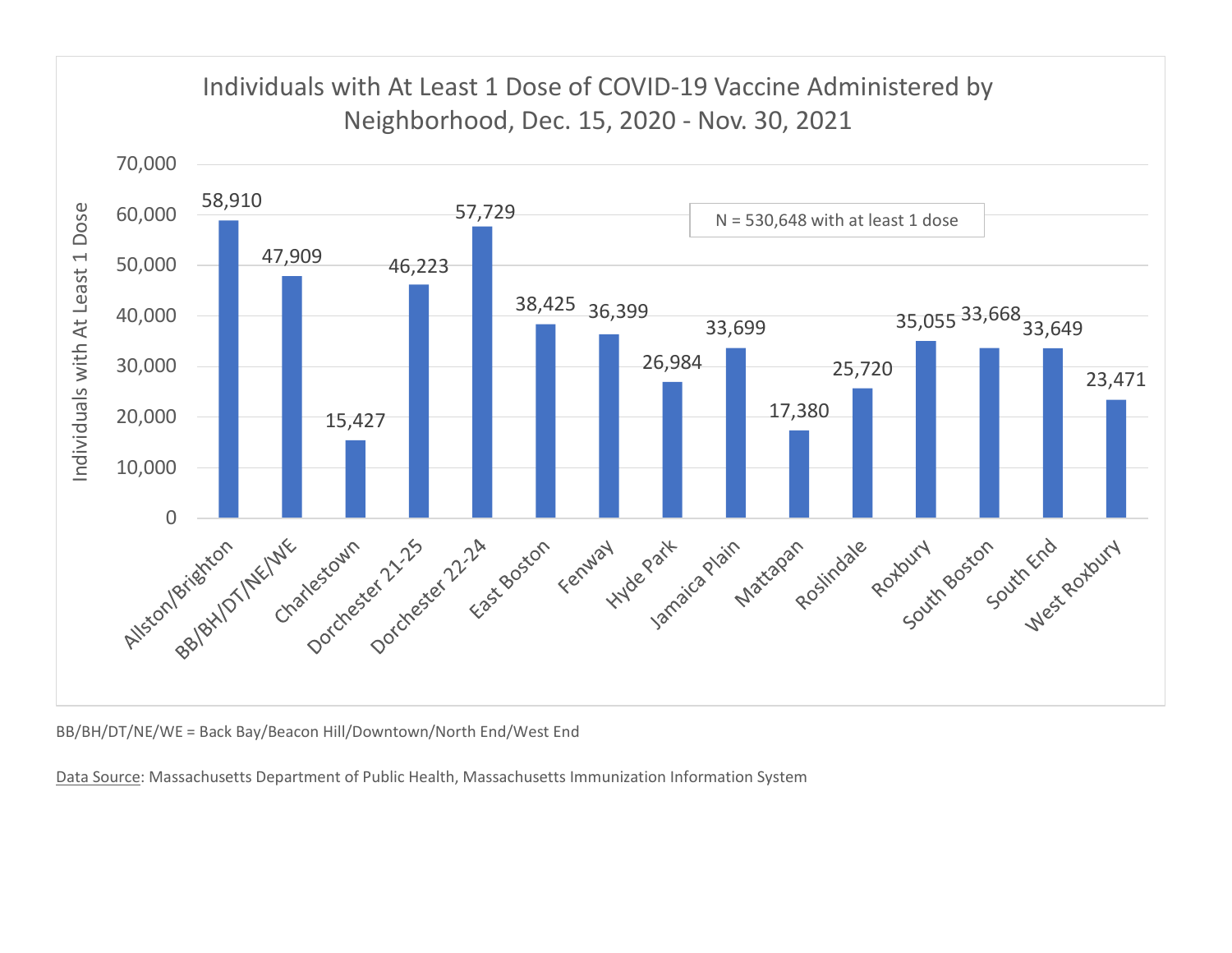

BB/BH/DT/NE/WE = Back Bay/Beacon Hill/Downtown/North End/West End

Percentage of overall Boston population with at least 1 dose = 78.1%.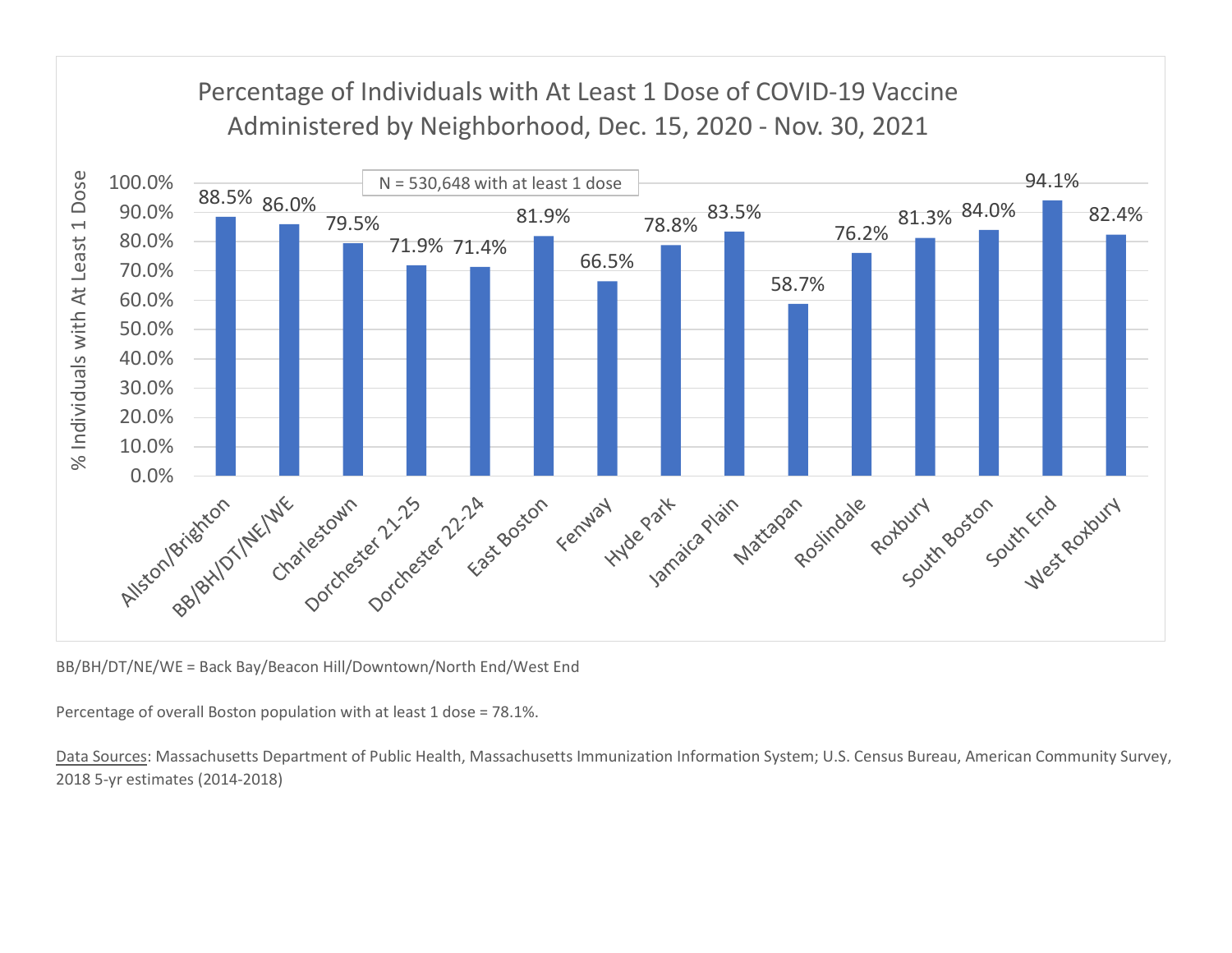

BB/BH/DT/NE/WE = Back Bay/Beacon Hill/Downtown/North End/West End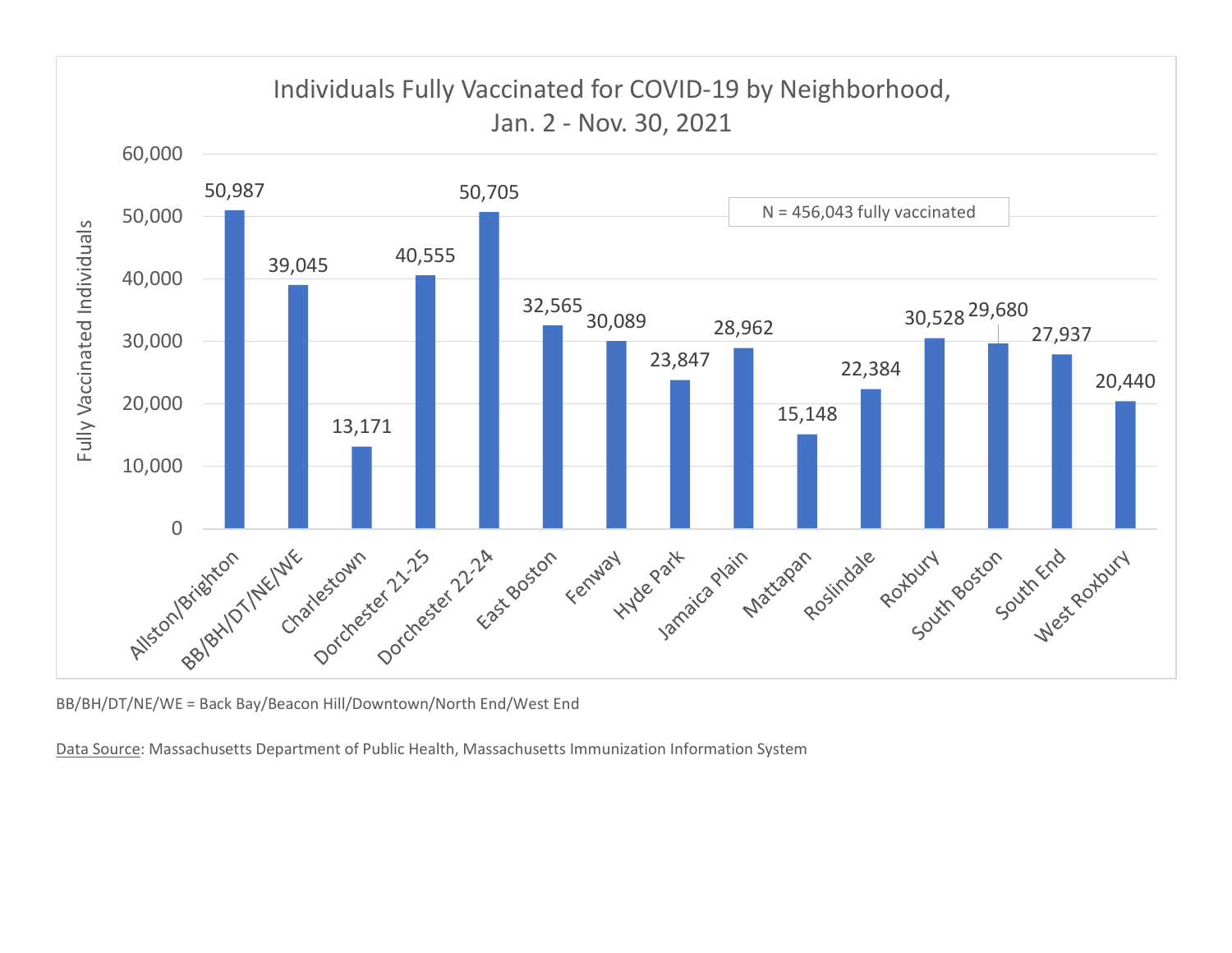

BB/BH/DT/NE/WE = Back Bay/Beacon Hill/Downtown/North End/West End

Percentage of overall Boston population fully vaccinated = 67.1%.